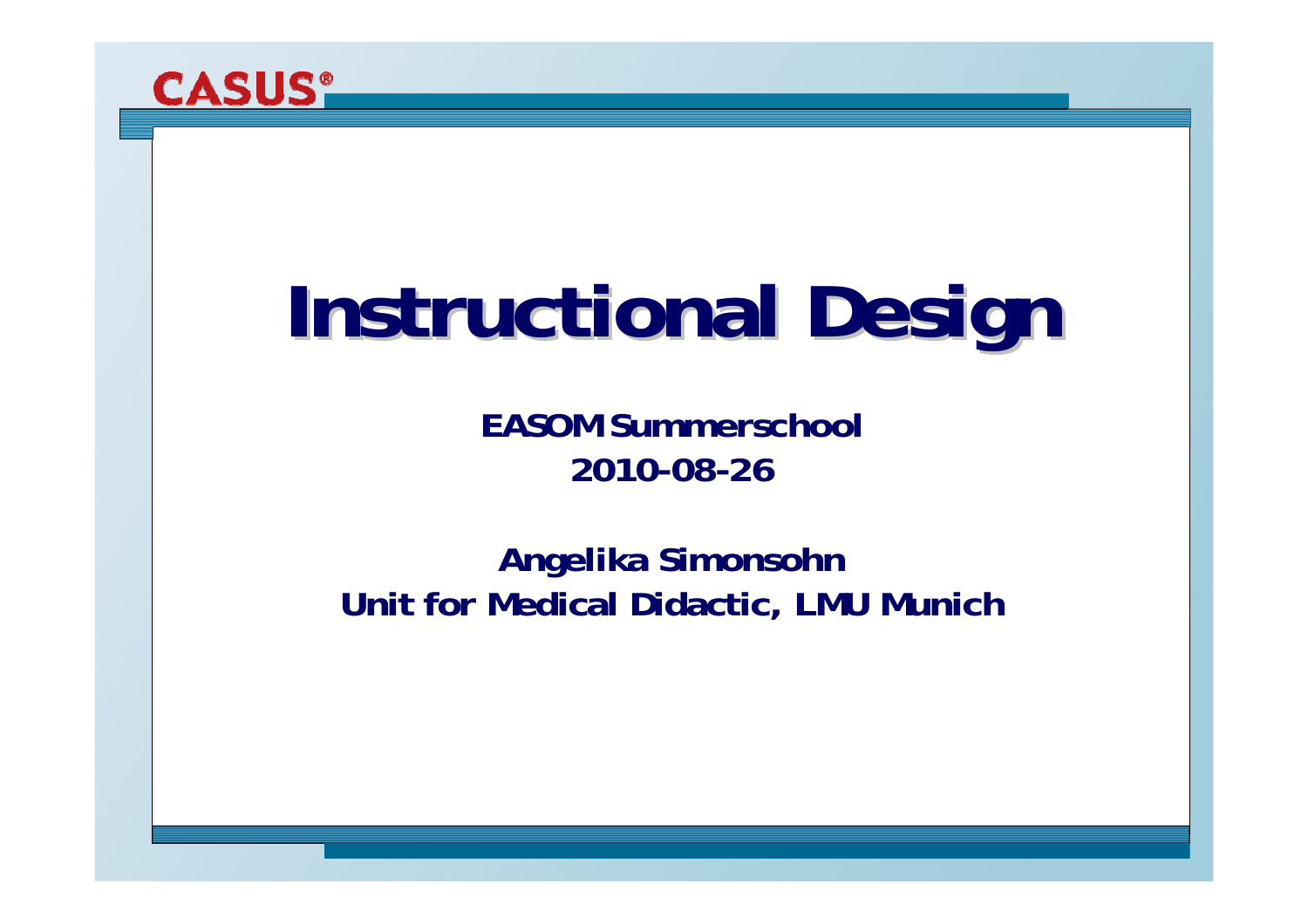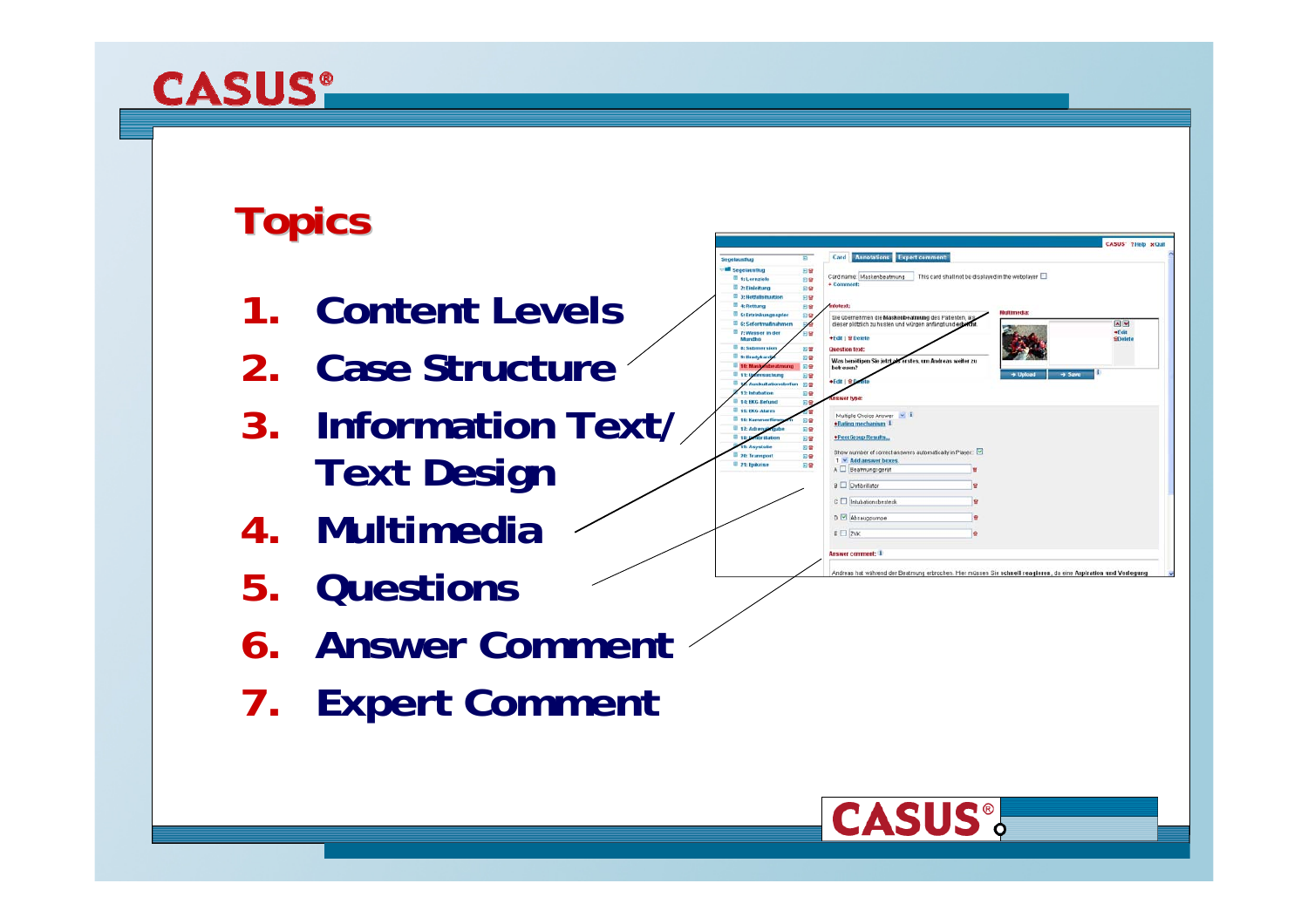

### 1. Content Levels

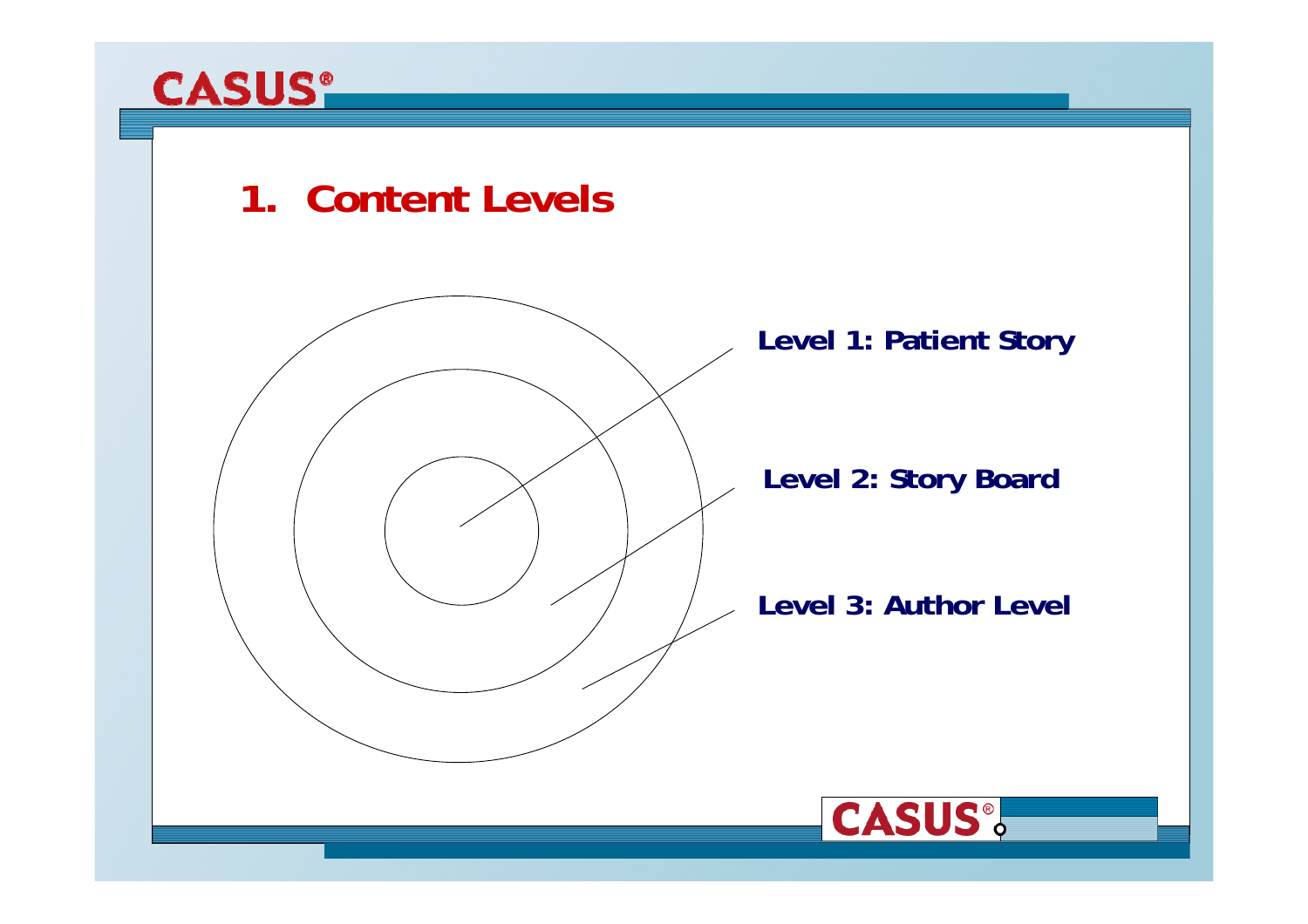### **1.1 Level 1: Patient Story**

- = The core of a case
- ▶ Present as genuine as possible, didactical simplification if necessary (depending on target group)

.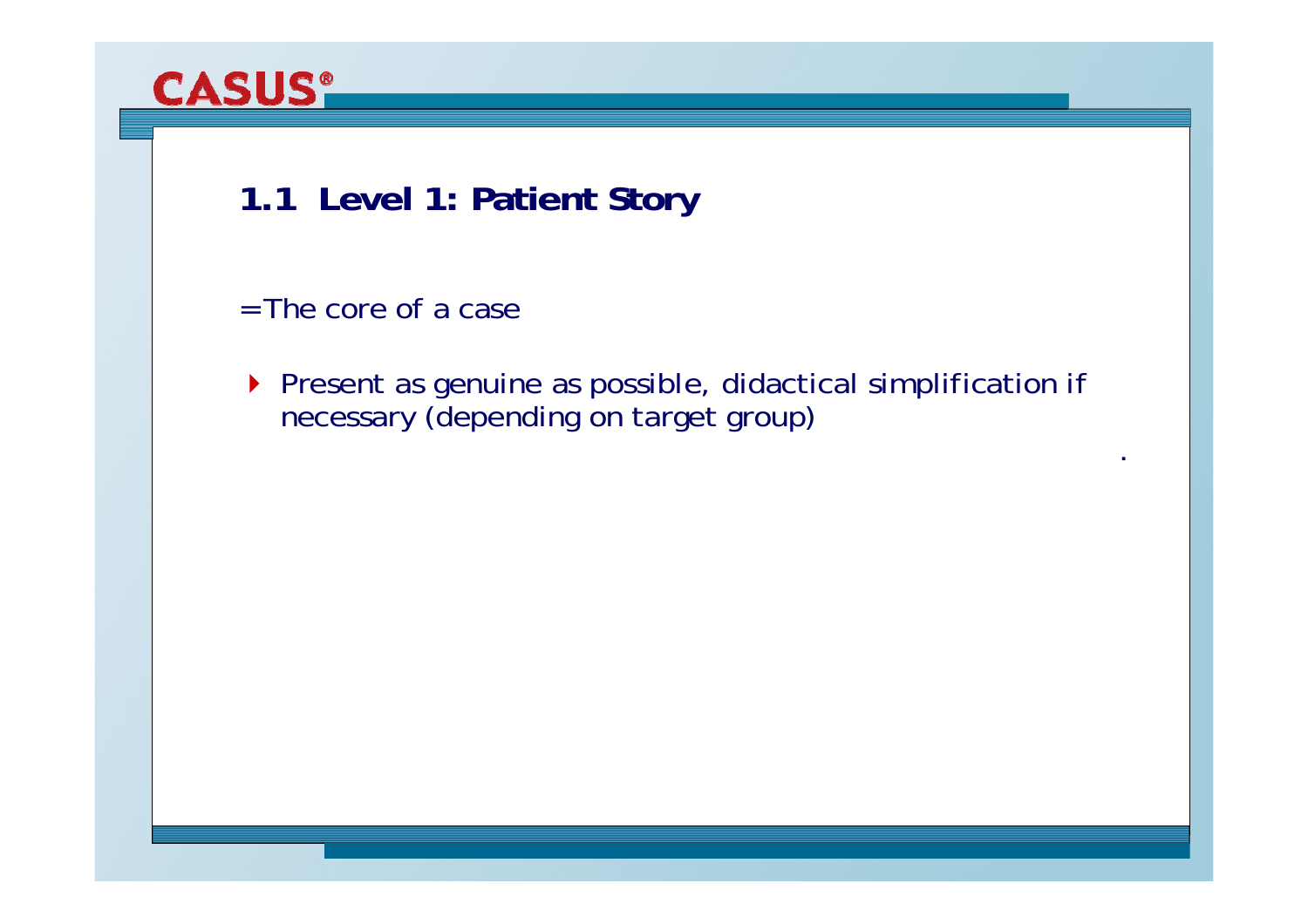### **1.2 Level 2: Story Board**

**Target:** create interest and increase motivation, convey reality and complexity of clinical work



- $\blacktriangleright$ Characterize realistic situations
- ▶ Put learner in the position of the responsible physician
- $\blacktriangleright$  Keep a consistent perspektive
- ▶ Use humour reasonably and without exaggeration  $\blacksquare$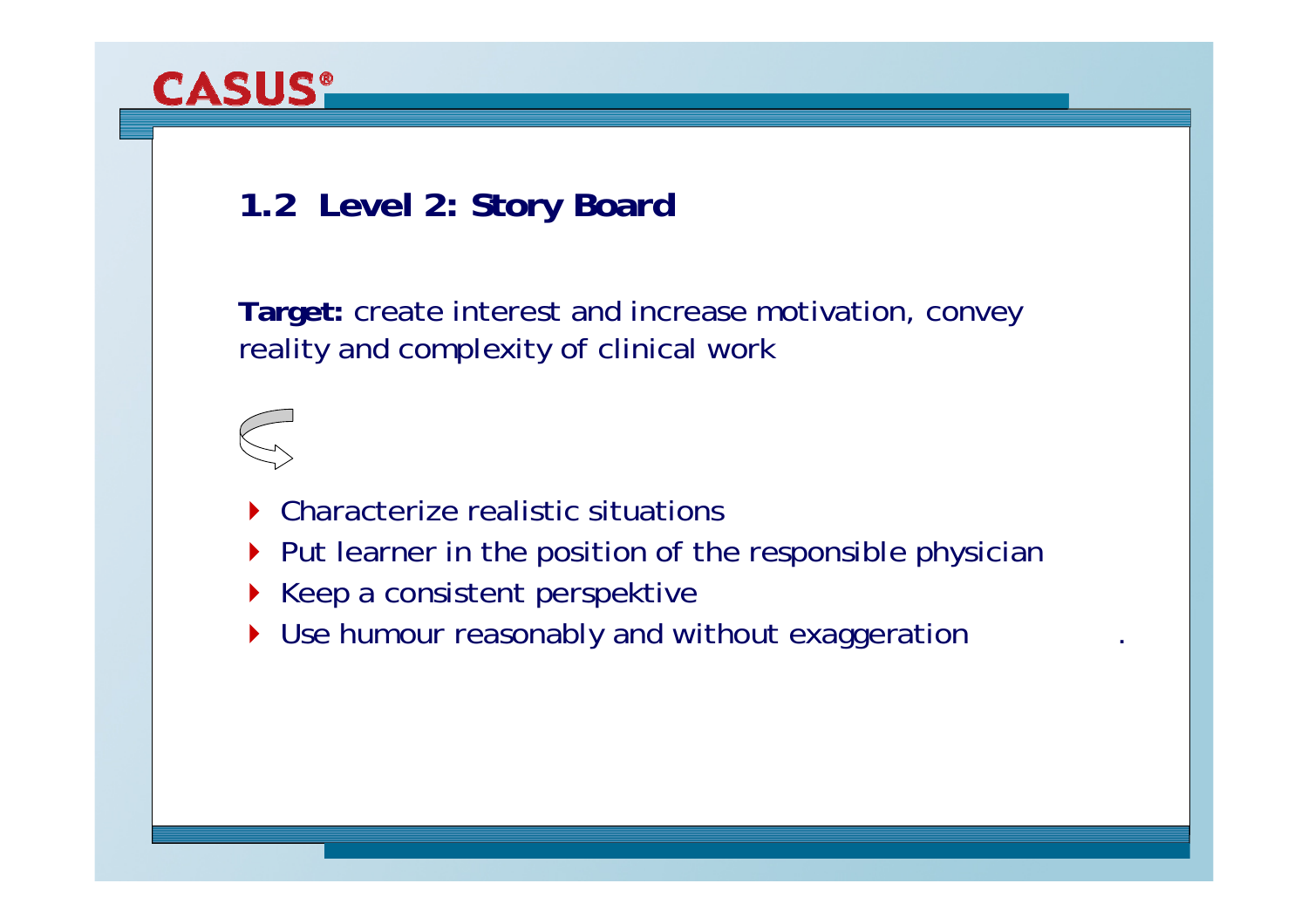### **Further targets:**

- -Appreciating attitude towards others
- include aspects of communication and cooperation



 $\blacktriangleright$  include psychological and social aspects of the patient´<sup>s</sup> situation

 $\Rightarrow$  let the patient speak, include anamnestic conversations etc. (text/audio/video)

**>**

▶ characterize cooperative teamwork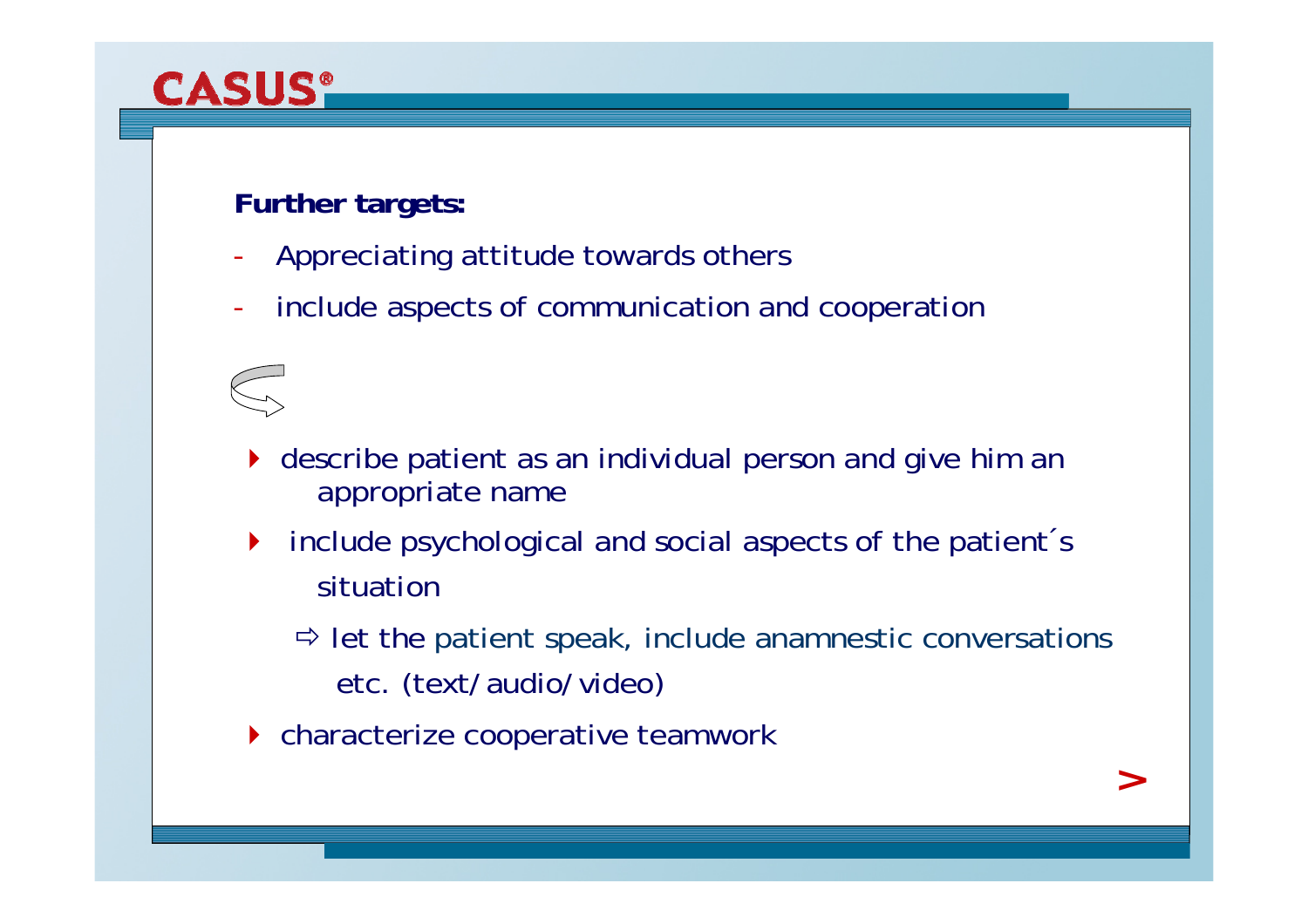## **CASUS**.

### **1.3 Level 3: Author level**

- = External frame of a case
- ▶ Possibility for a case author to address the learners personally (greeting, introduction, parting words)
- Space for (didactical) information from the autor to the learners

(preparation for a seminar, content introduction, summary (in the middle, at the end of a case), literature, learning objectives)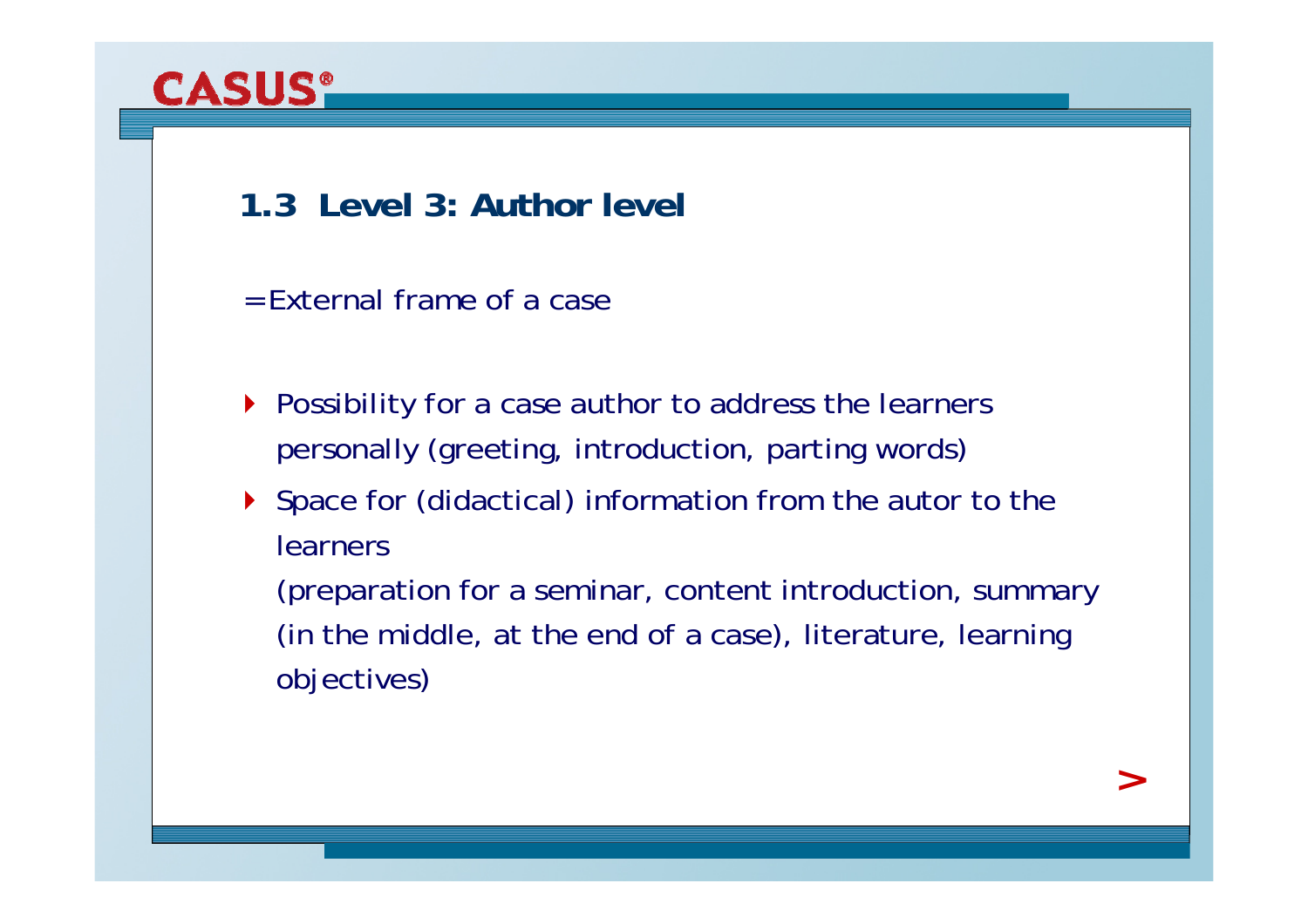## **2. Case structure**

**CASUS®** 

▶ Card name/chapter name: favor meaningful names over formal ones

**>**

 Number of cards/length of a case: for psychological reasons keep the length of the case appropriate .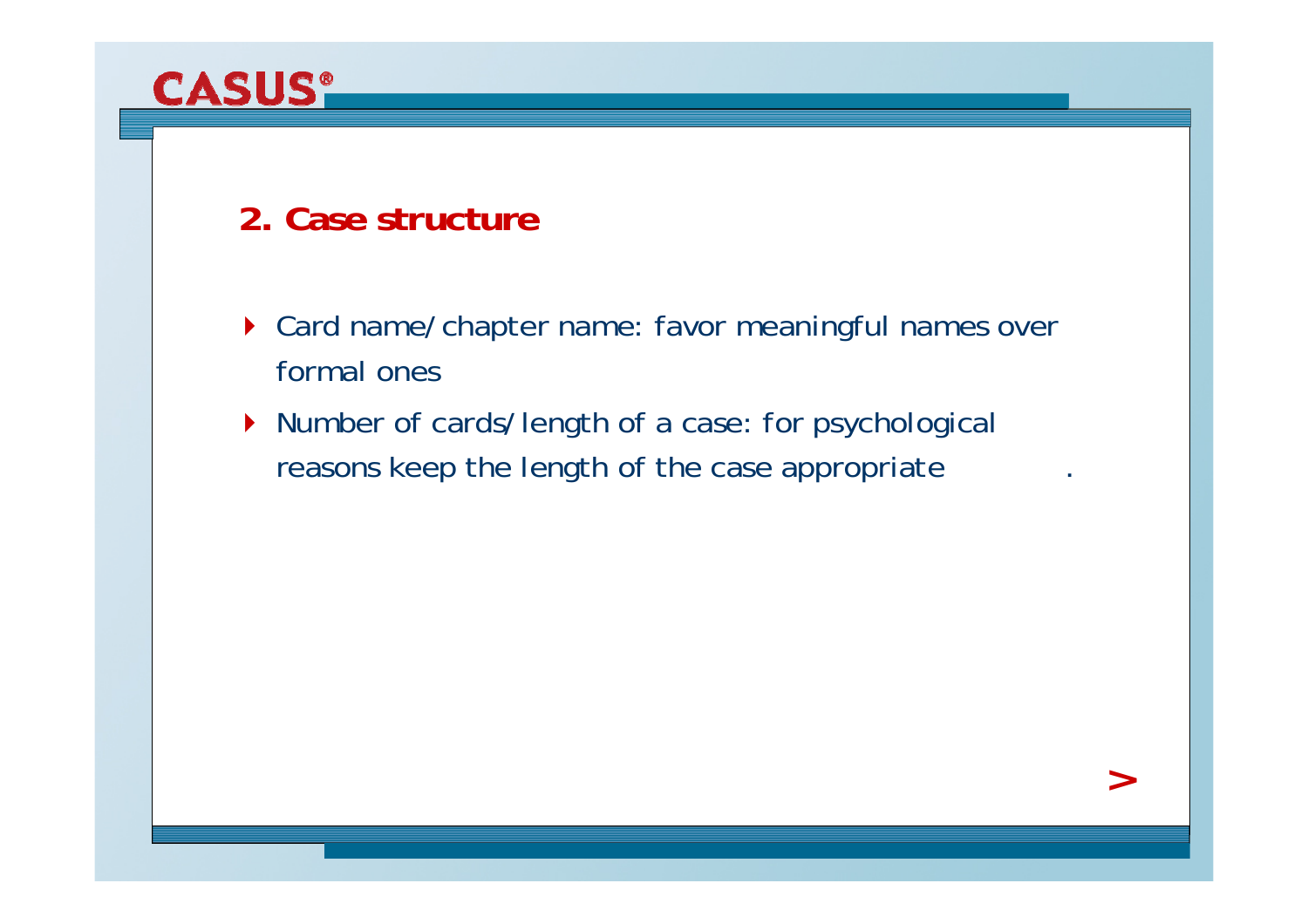### **3. Information text**

The information text leads the learner on all three levels through the case,

- ▶ as addressing to the learner
- ▶ as continuing the story board
- ▶ as presenting the patient story.

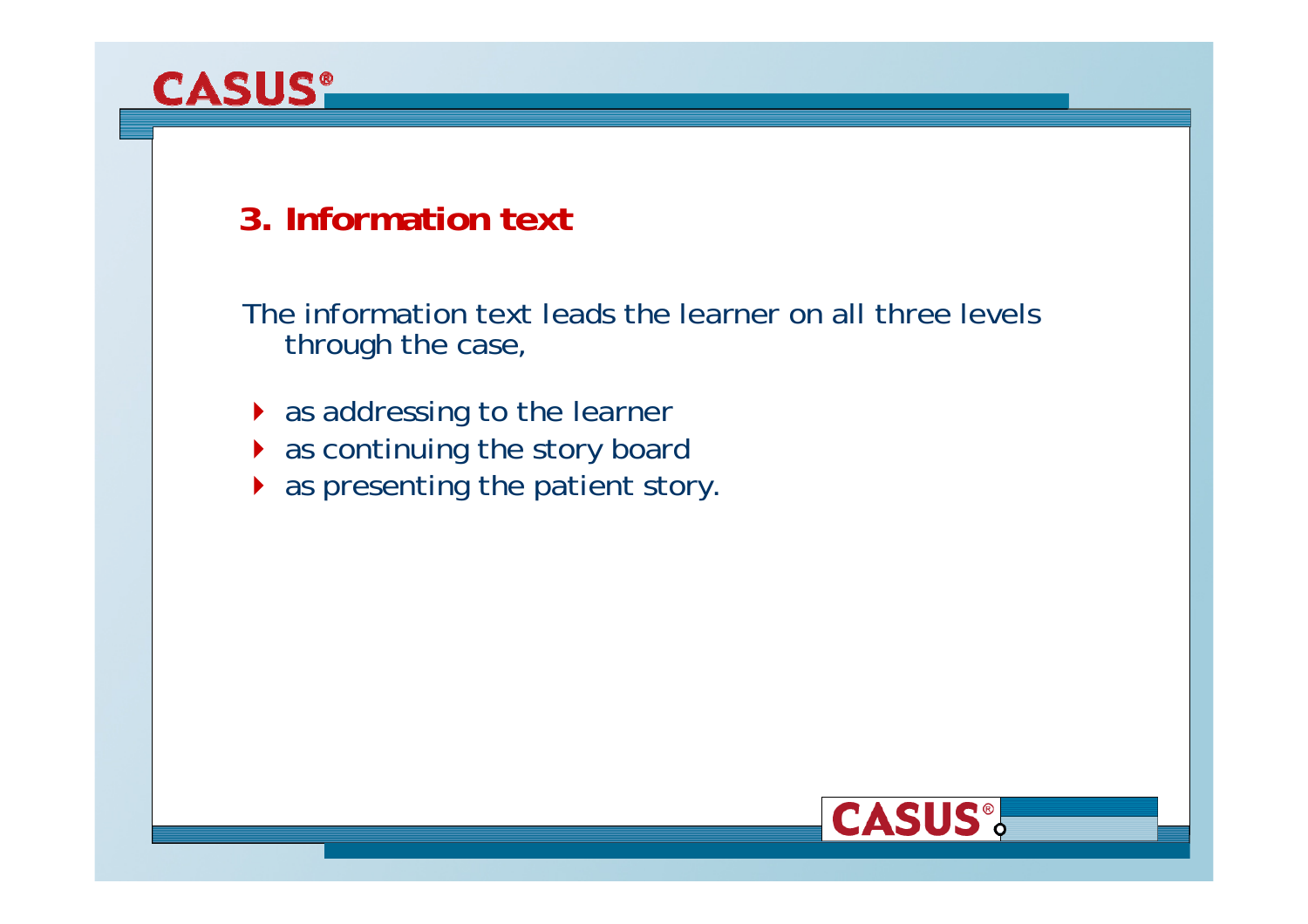### **3.1 Content Design**

### **Understandable Speech**

- Explain technical terms and abbreviations (depending on the target group)
- Synonyms: explain it when different terms describe the same thing
- Avoid too long sentences and connect sentences with meaningful conjunctions (thererfore, hence, thus, because,…)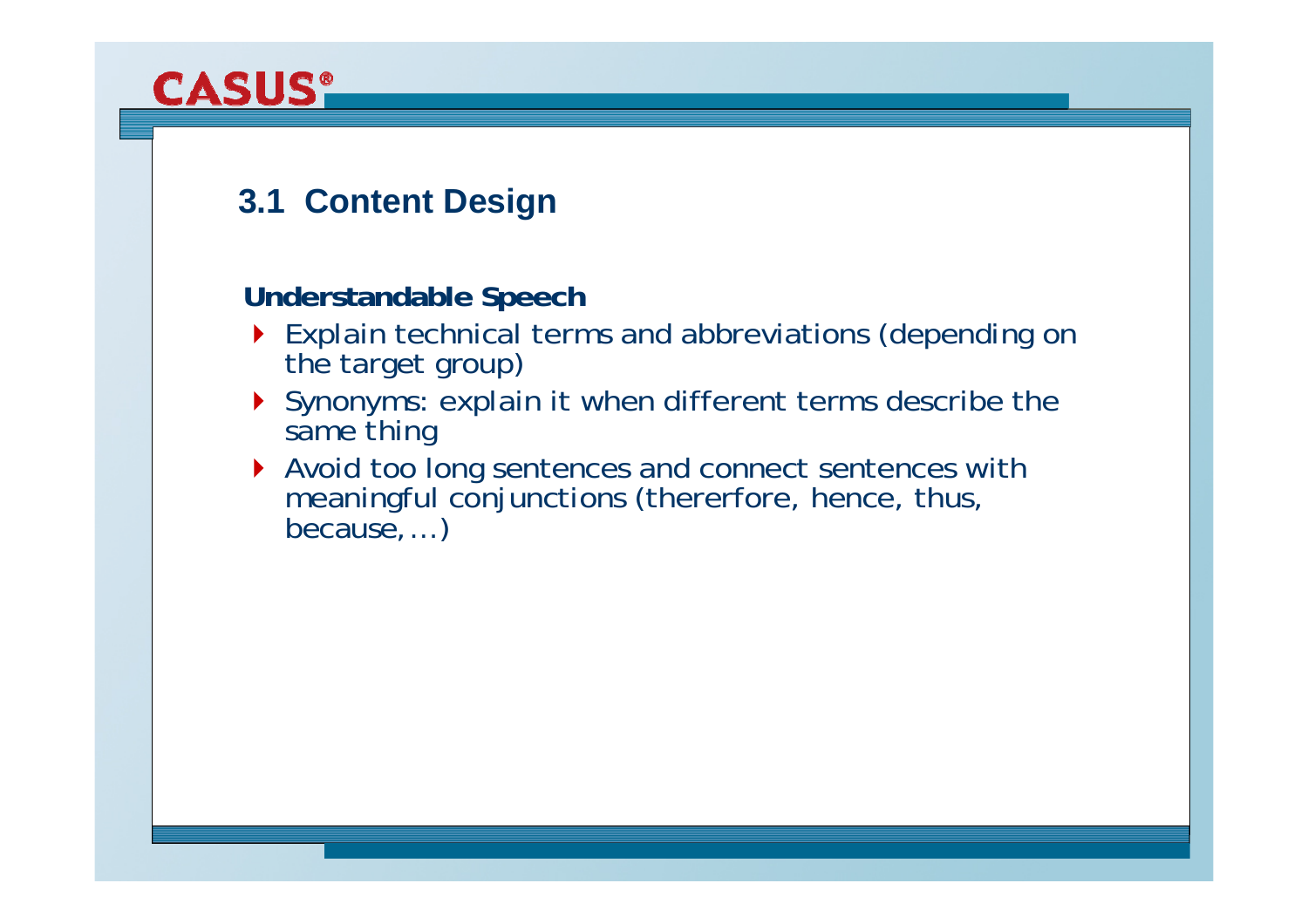### **3.2 Typographical Design**

### **Font**

- ▶ Choose size and typeface in consideration of comfortable reading
- ▶ Don't use too many font styles

### **Optically recognizeable structure**

 $\blacktriangleright$  structured presentation (breaks, listings, headings, accentuation)

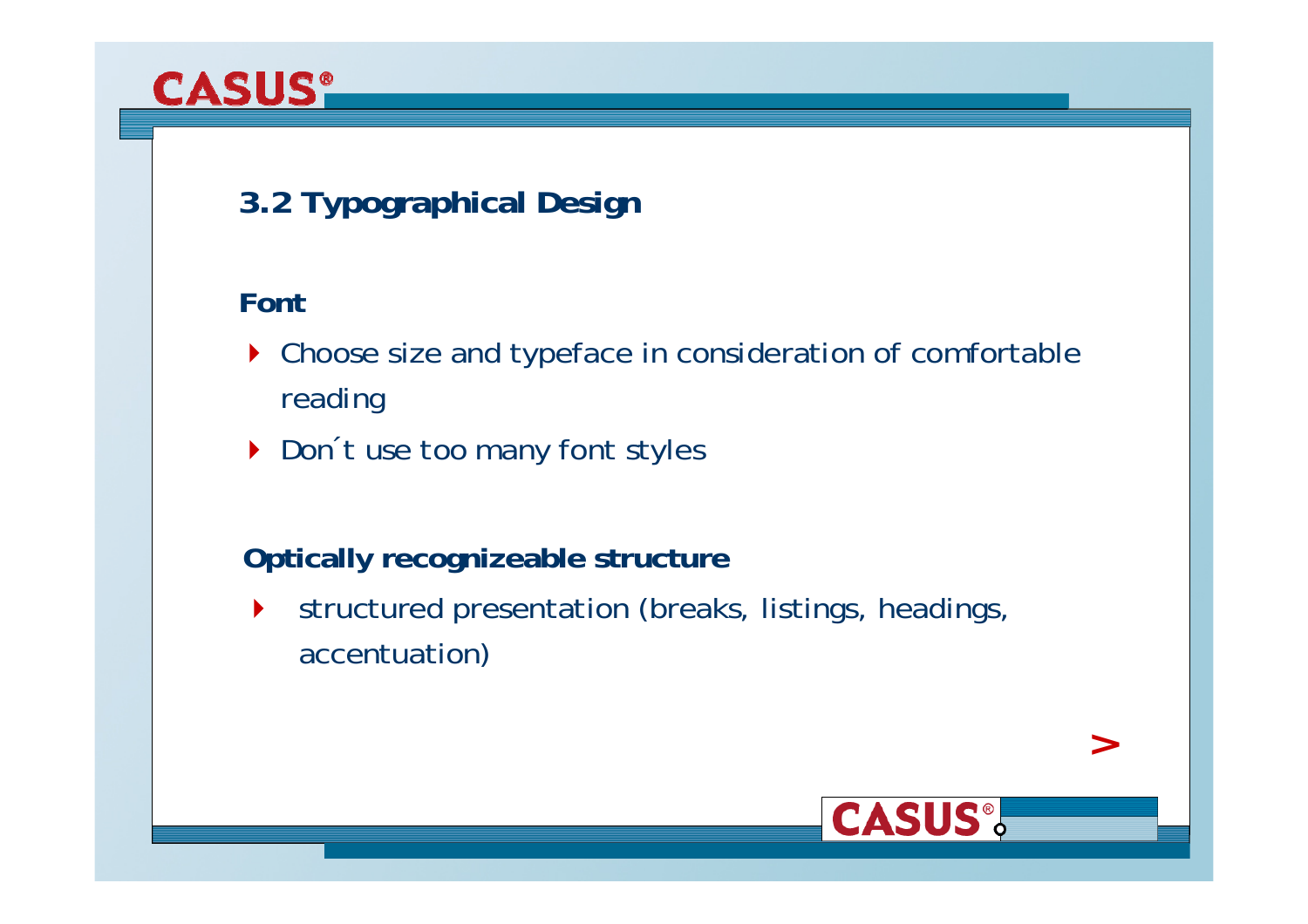### **4. Multimedia**

### **Targets:**

- increase motivation
- support visual learning
- realize learning objectives

### **4.1 Media selection**

- $\rightarrow$  high grade and meaningful quality
- as realistic as possible
- also welcome: media that simply visualizes/illustrates

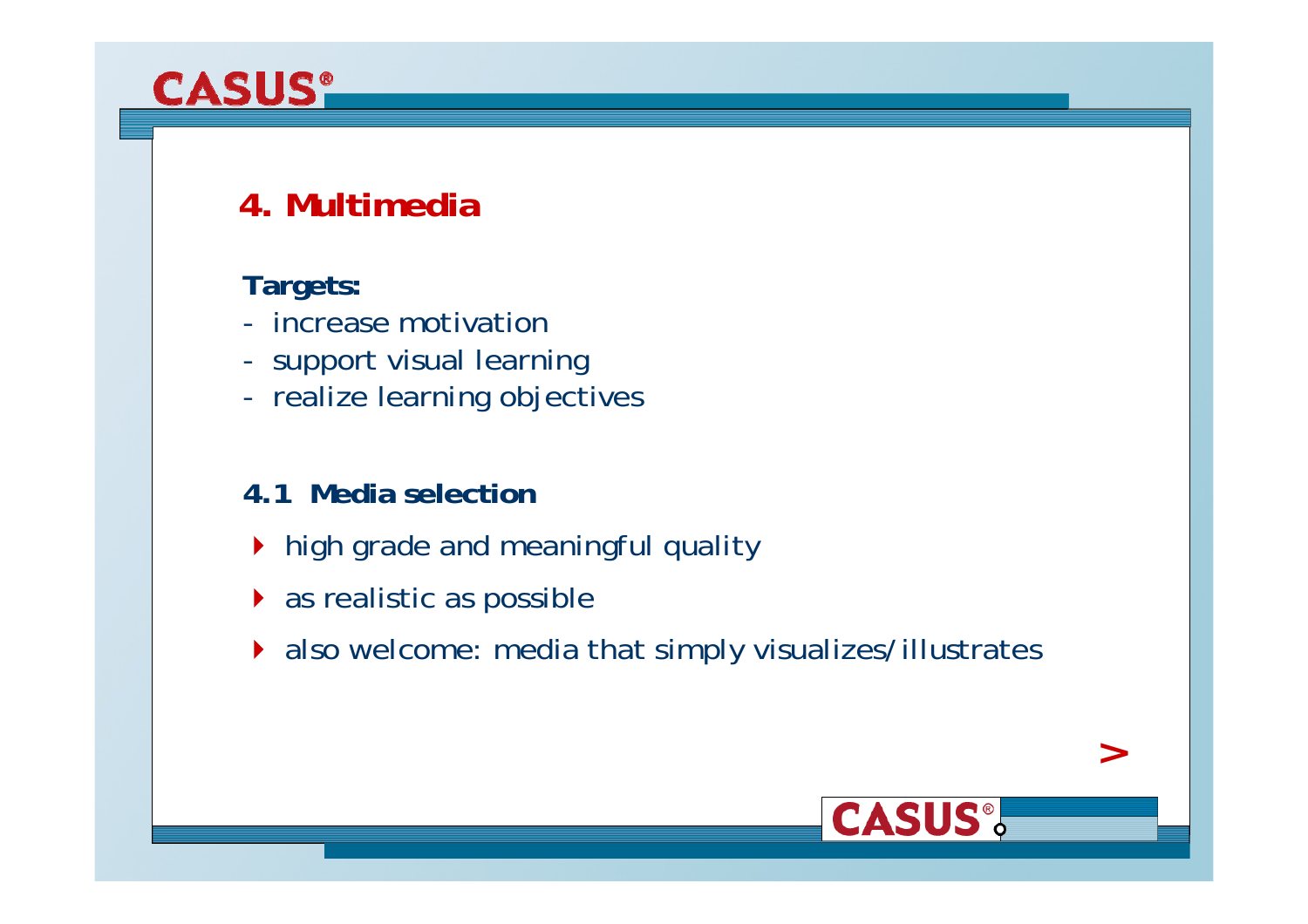### **4.2 Didactical usage**

- ▶ Present an appropriate amount of media
- Use media in regard to the defined learning objectives

- ▶ Embed media into a question
- ◆ Videos: Offer a text as an alternative  $\longrightarrow$  .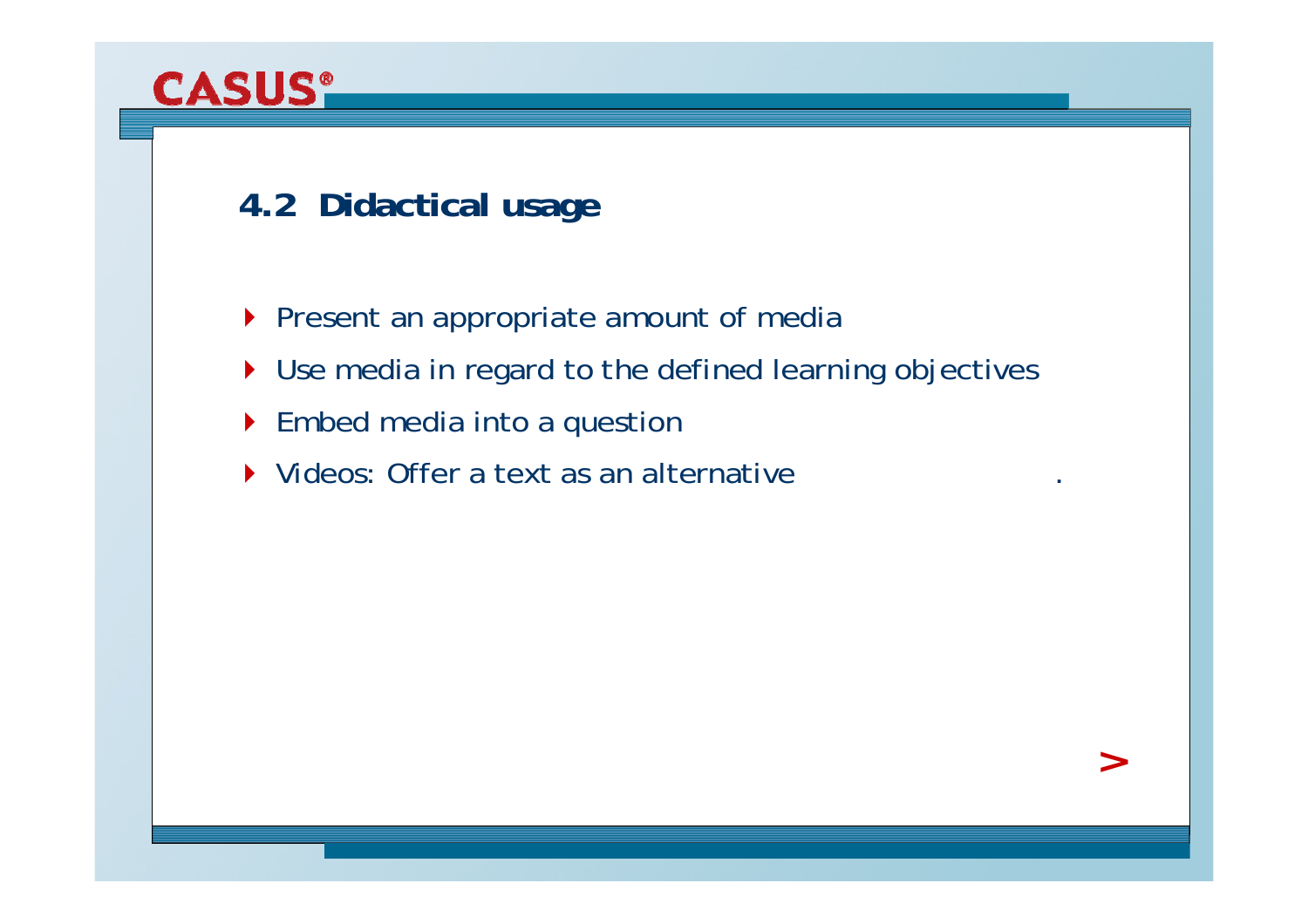## **5. Questions**

**CASUS®** 

- **2 Targets can be distinguished:**
- ▶ reactivate knowledge
- $\rightarrow$  train differential diagnostic reasoning and therapeutic procedures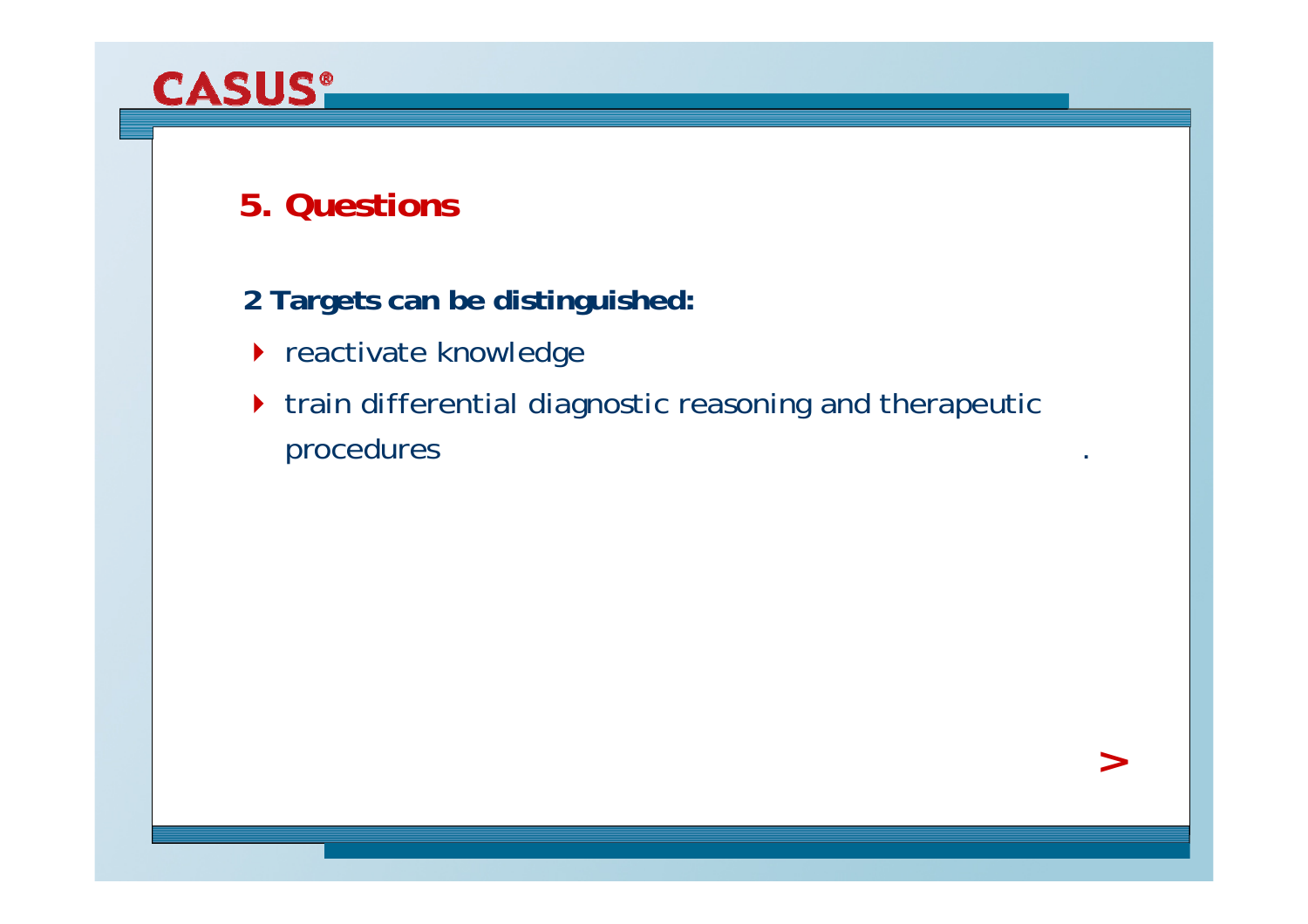### **5.1 Choice of Answer types**



-> Use a variety of different answer types to increase motivation

-> Answer type has to be suitable for the type of question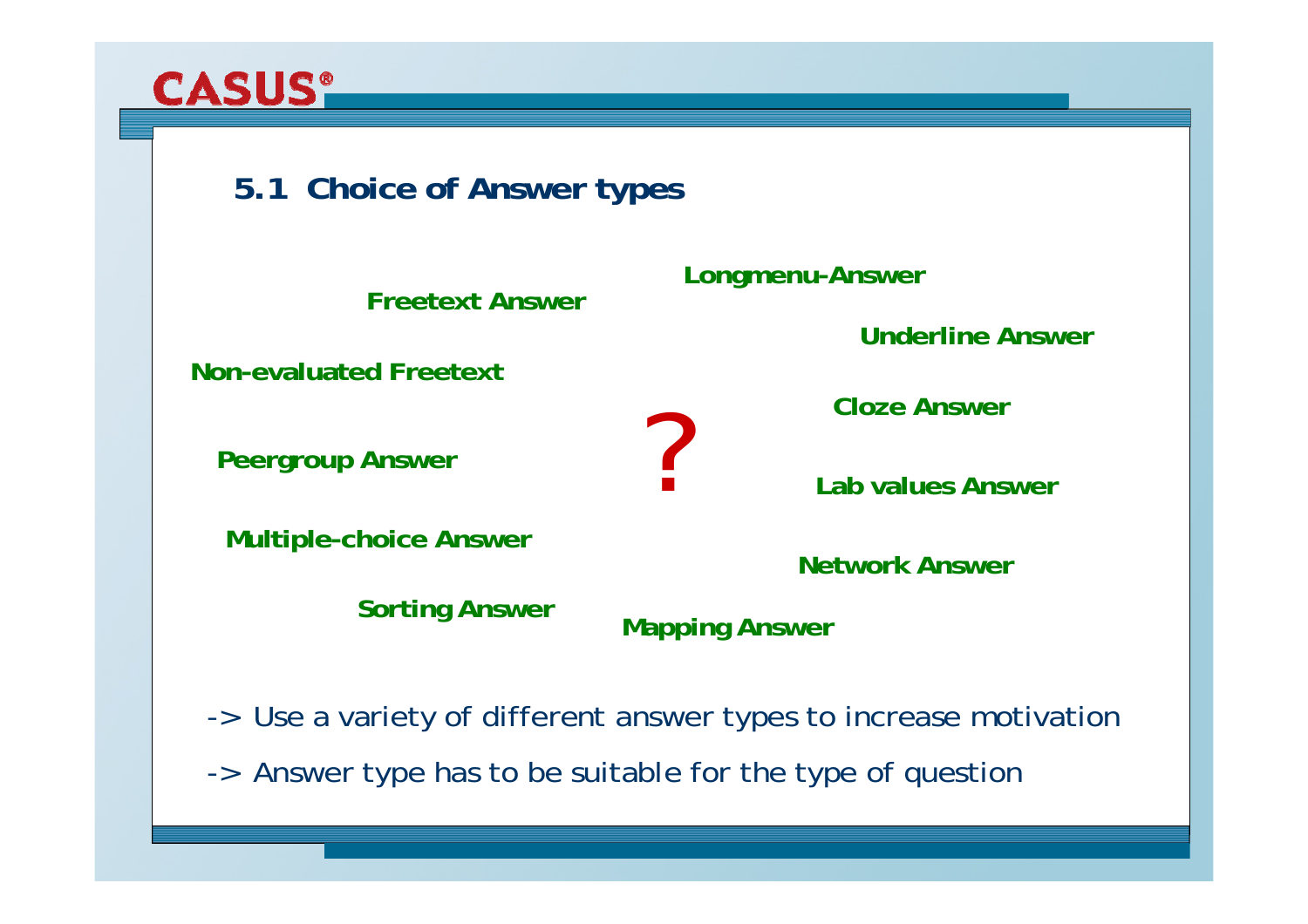### **Evaluated freetext Answer**

- $\blacktriangleright$ Suitable for closed question with defined answers/catchwords
- $\blacktriangleright$ Enter synonyms thoroughly

### **Non-evaluated Freetext Answer**

- $\blacktriangleright$ Suitable for open questions when answer is difficult to encode
- $\blacktriangleright$ Good to initiate brainstorming

### **Peergroup-Answer**

 $\blacktriangleright$ Suitable for question that have no clear answer

### **Long-Menu Answer**

 $\blacktriangleright$  Active knowledge is necessary but the answer possibilities are restricted**>**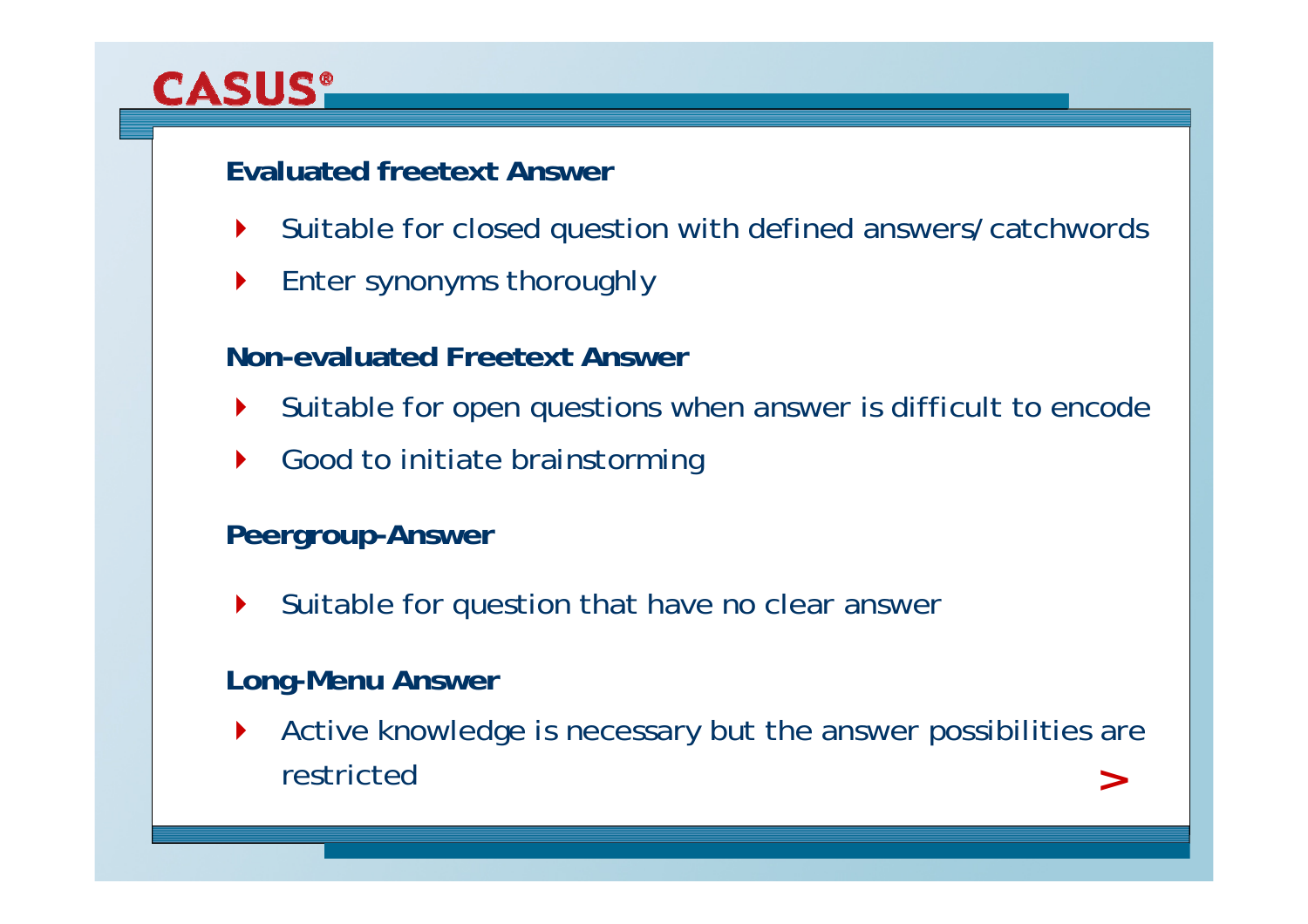### **Multiple Choice-Answer**

- $\blacktriangleright$  Distractors must not give a hint to the correct answer (plausibility, grammatical equality, no vague formulation)
- $\blacktriangleright$ Avoid negative formulation and double negation
- -> Use the option to tell the number of correct answers accordingly to the desired difficulty .

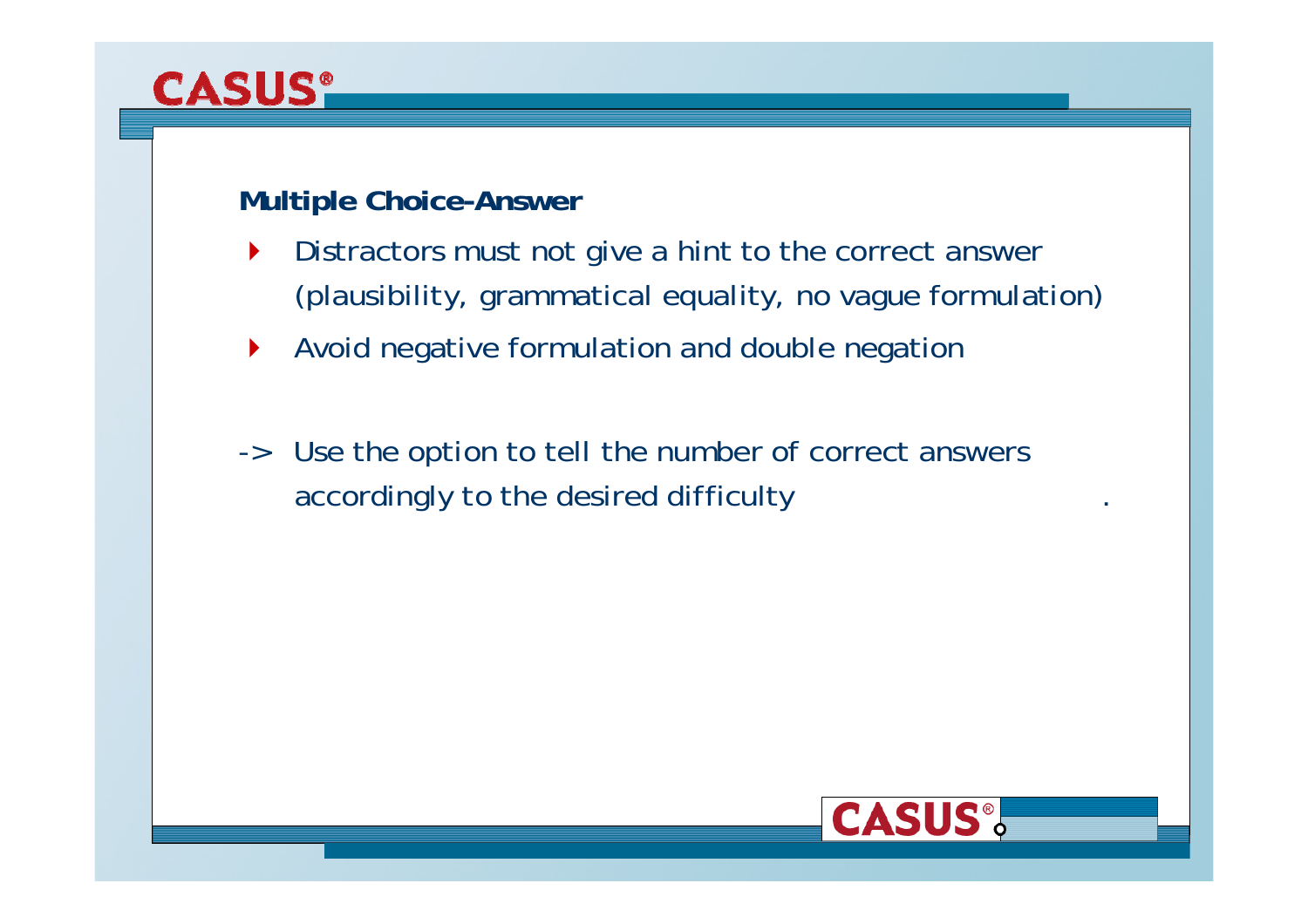### **Sorting Answer**

 $\blacktriangleright$  to sort according to size, course, order, likelihood, chronology etc.

**>**

 $\blacktriangleright$ Only possible when there is a definite order!

### **Mapping Answer**

- …

- $\blacktriangleright$  To assign e.g.:
	- terms and structures
	- symptoms and diagnoses
	- diagnoses and therapies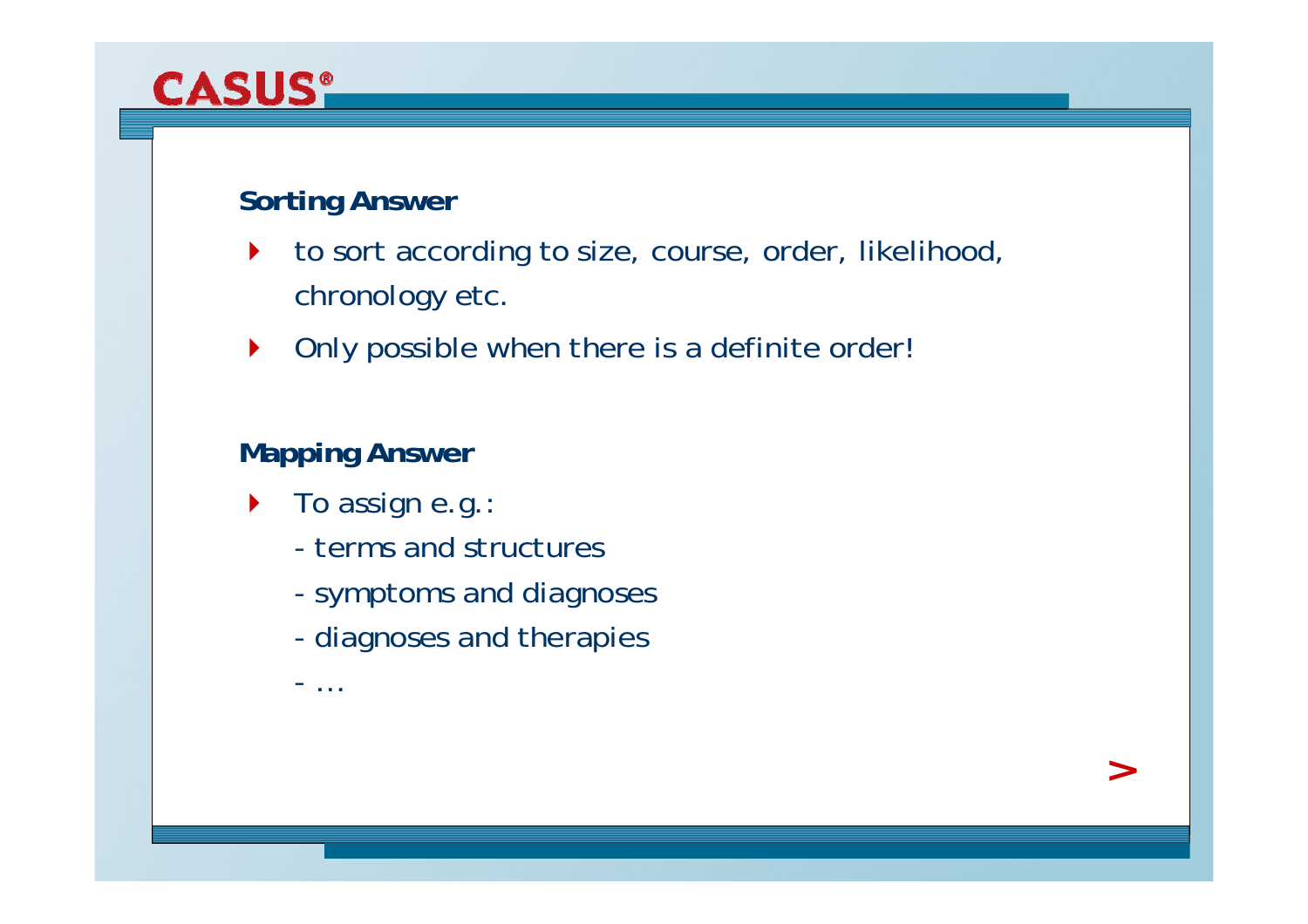#### **Underline Answer**

- ▶ To distinguish what is correct and false, important and unimportant (e.g. anamnestic conversation), …
- ▶ Possibility to sort answers

### **Cloze Answer**

active knowledge is demanded (similar to freetext)

**>**

-> use only with definite answers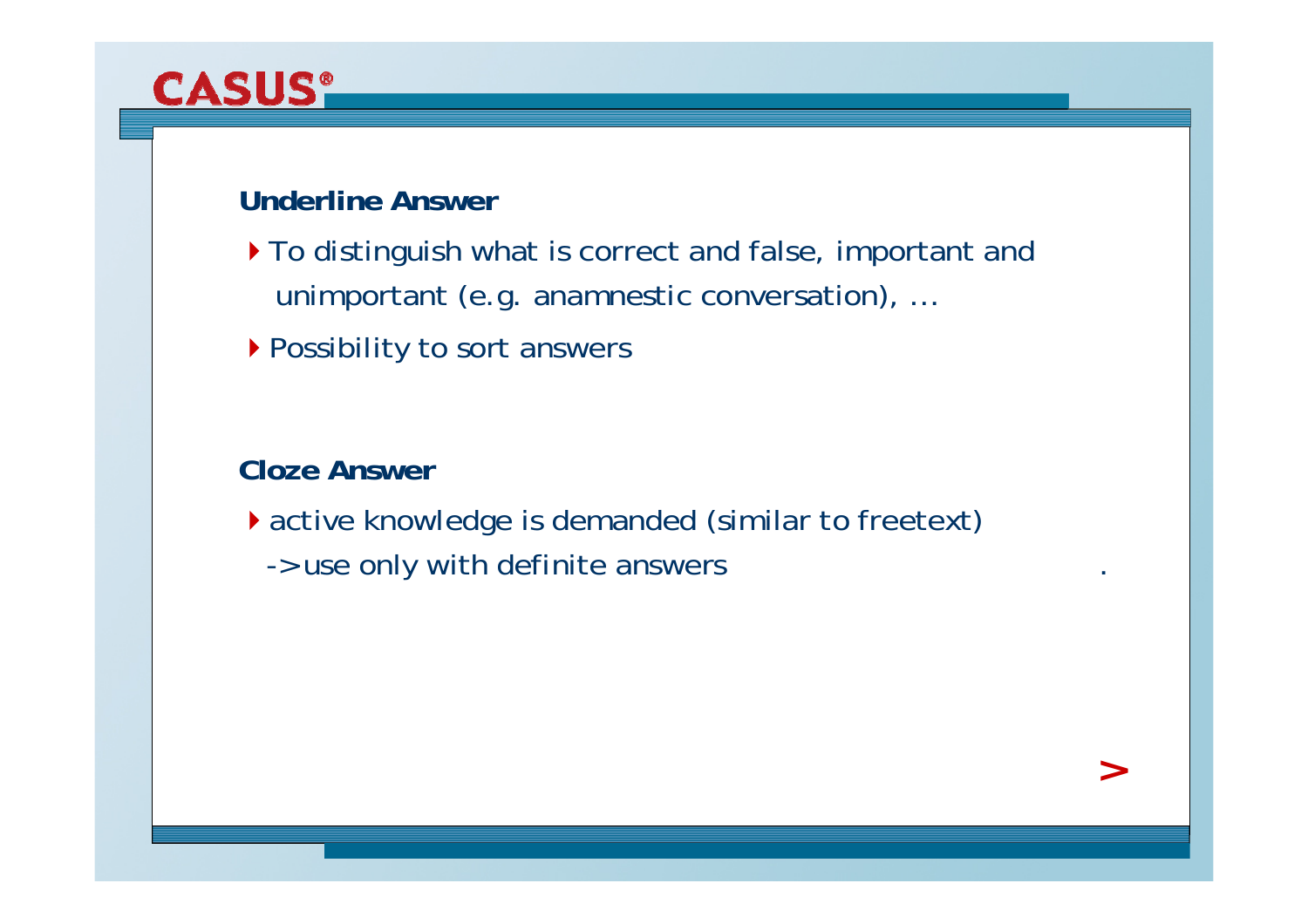#### **Lab values answer**

There are two different tasks:

- Asking for lab values: Which lab values have to be requested? (similar to multiple choice answer)
- ▶ Interpretation: Which variances do vou expect?

#### **Network Answer**

.

- Advocate differential diagnostic reasoning
- ▶ Complex task, therefore give exact instructions to the **learner**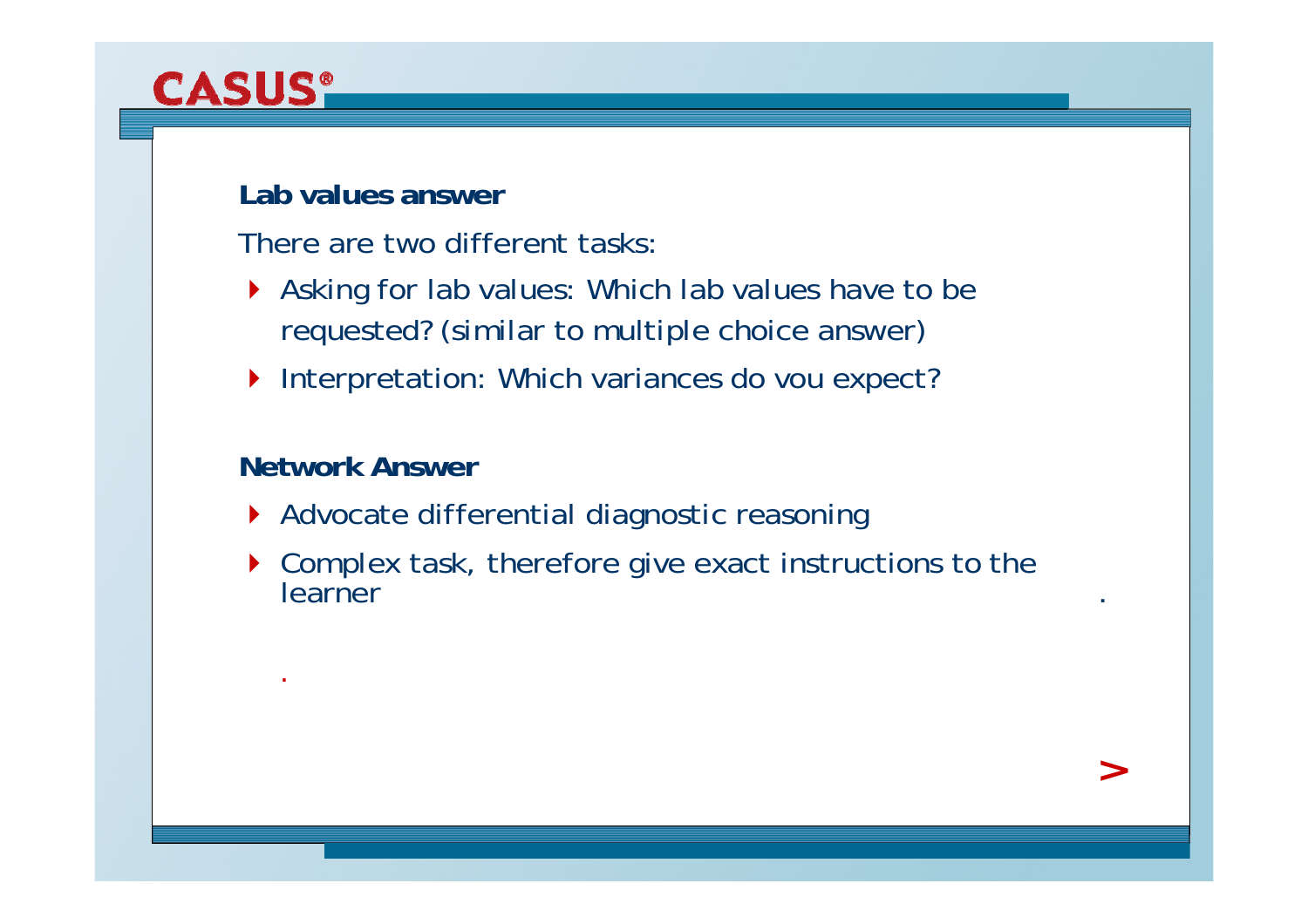### **5.2 Feedback: Answer Comment**

- As short as possible, as long as neccessary"
- Structure the text
- $\blacktriangleright$ Comment all correct and false answers
- ▶ Communicate the expert knowledge which is relevant to choose the correct answer, anticipate potential errors in reasoning
- ▶ No demotivating statements!
- ▶ Here is not the right place to give information that elaborates the story board!

.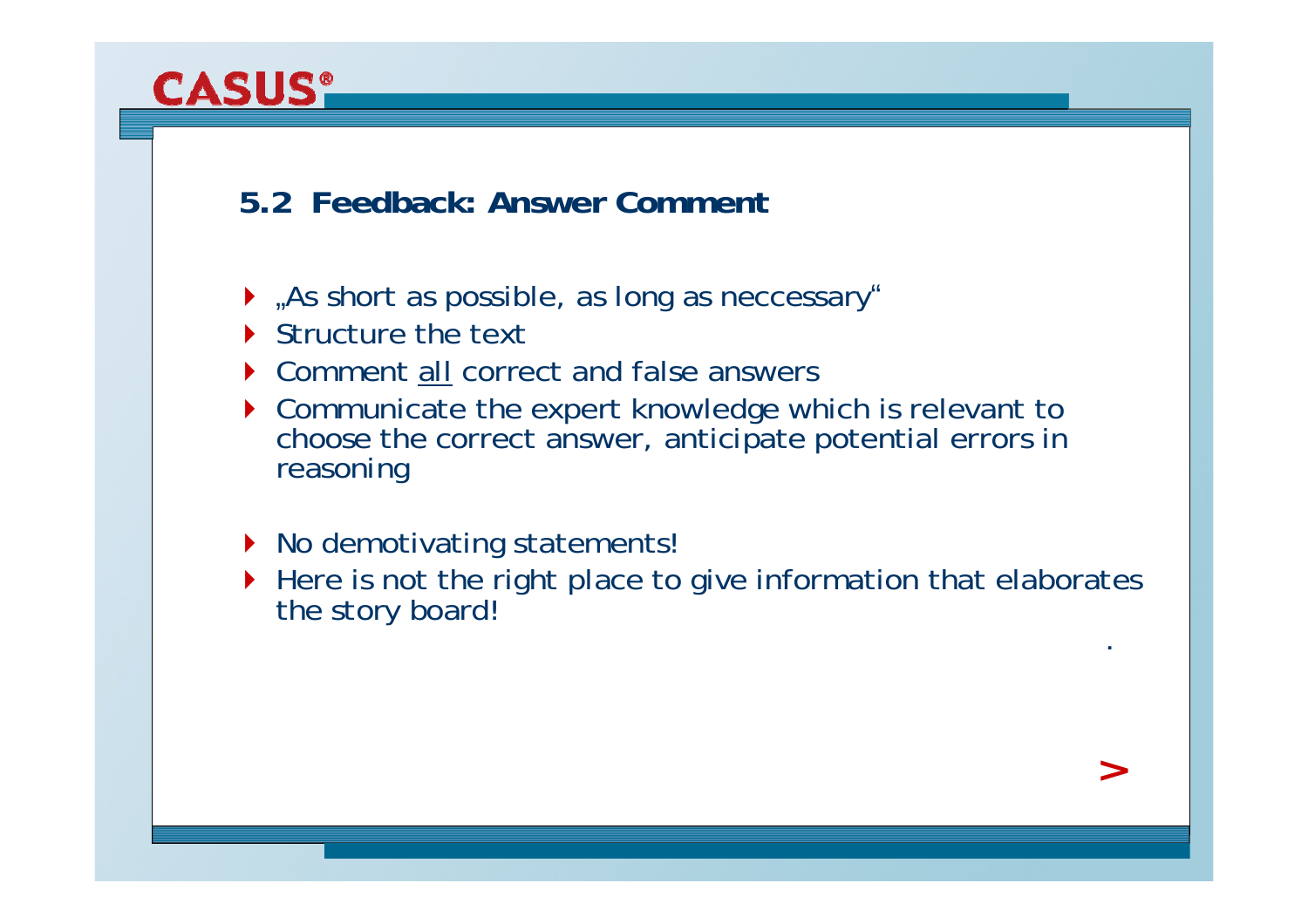## **6. Expert Comment**

**CASUS®** 

- Presentation of knowledge that exceeds
	- the knowledge necessary to work on the case
	- the knowledge necessary to reach the learning objectives (extensive information, but also base knowledge)
- $\Rightarrow$  A separate expert comment helps to ensure the continuity of the storyboard
- $\blacktriangleright$  Important: Give a hint on the learning card when an expert comment is available